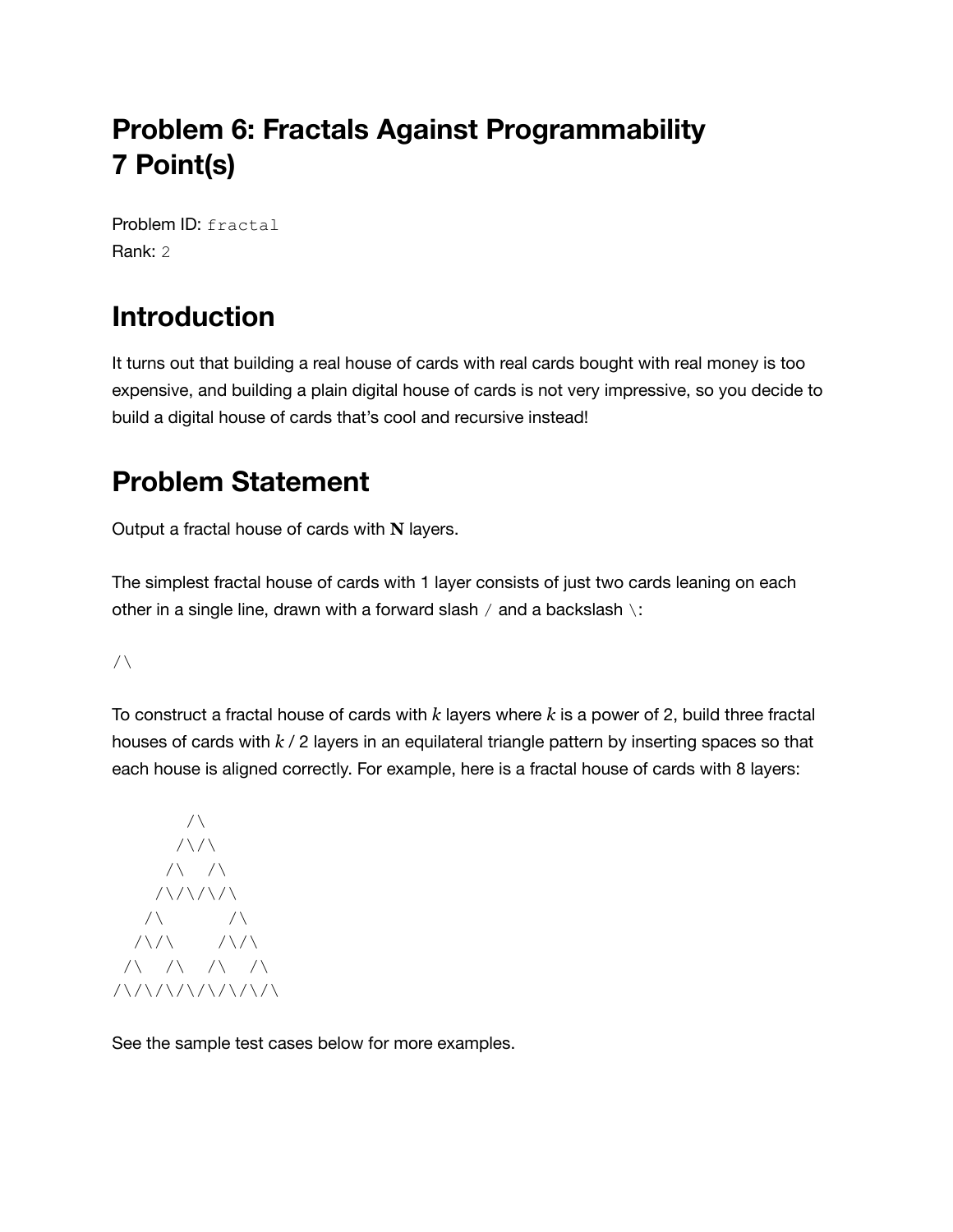## **Input Format**

The first line of input contains a positive integer **T** denoting the number of test cases that follow. Each test case consists of a single line containing a positive integer **N** denoting the number of layers in the fractal house of cards you're trying to build.

### **Output Format**

For each test case, output the following:

- The first **N** lines should contain the fractal house of cards
	- $\circ$  Each line should contain the forward slashes /, backslashes \, and spaces for each layer
	- The house is allowed to have trailing spaces on the right side of each layer
- The final line should be blank to separate individual test cases

### **Problem Constraints**

 $1 ≤ T ≤ 100$  $1 \leq N \leq 256$ **N** is a power of 2. The sum of  $\mathbf{N}^2$  across all test cases in an input does not exceed 10<sup>5</sup>.